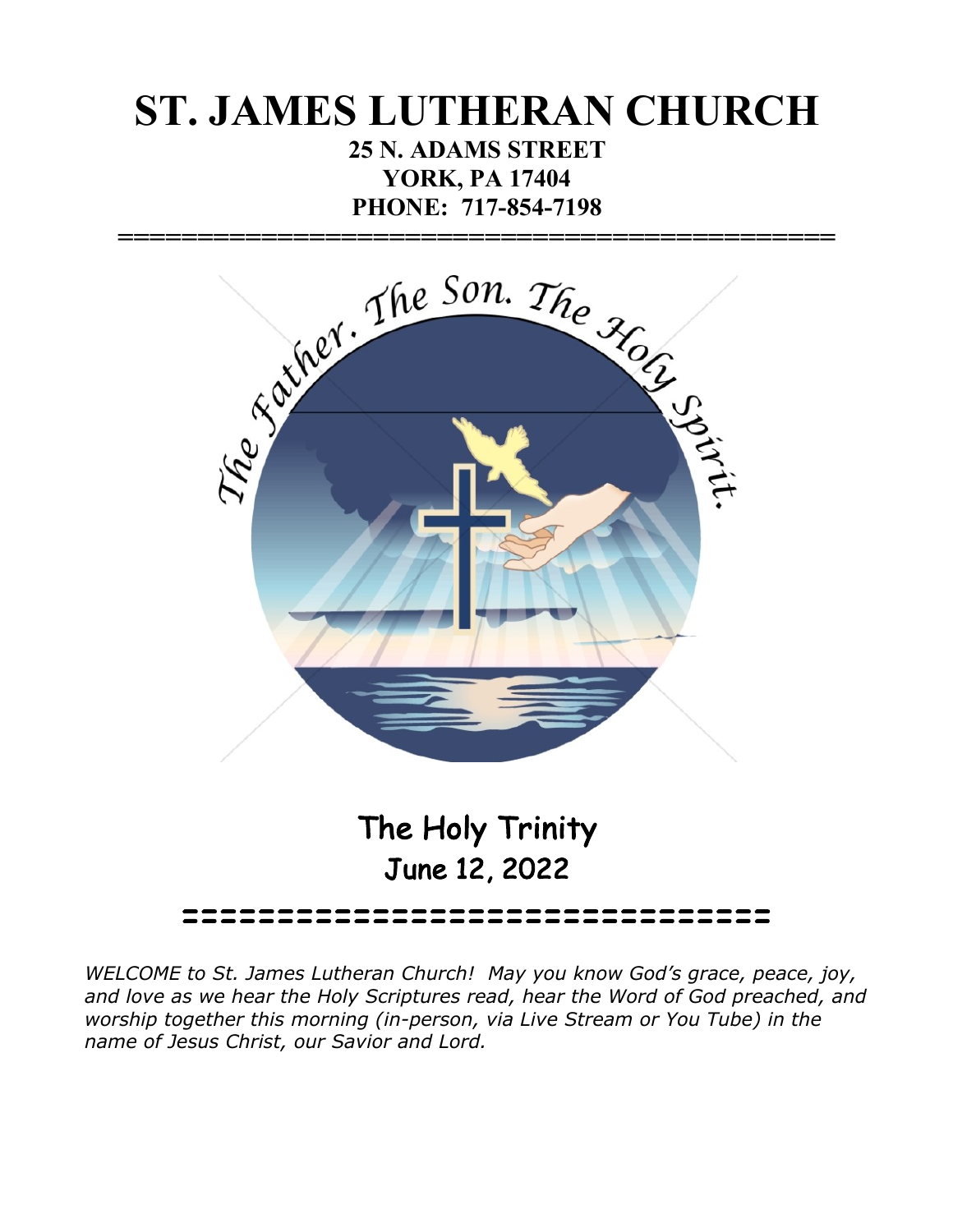THE HOLY TRINITY **Sunday, June 12, 2021** 

## **Introduction**

*When we say God is the Triune God, we are saying something about who God is beyond, before, and after the universe: that there is community within God. Our experience of this is reflected in Paul's words today. When we pray to God as Jesus prayed to his Abba (an everyday, intimate parental address), the Spirit prays within us, creating between us and God the same relationship Jesus has with the one who sent him.*

===========================================

*Today, we will welcome Bennett Charles Roby and his family through the sacrament of Holy Baptism, and also pray for Jacob Drawbaugh, who will be leaving soon for basic training to begin his service in the Navy.*

#### **ANNOUNCEMENTS**

**PRELUDE** Little Partita on "Old Hundredth" Lasky

## **+APOSTOLIC GREETING**

P The grace of our Lord Jesus Christ, the love of God, and the communion of the Holy Spirit be with you all.

## **C And also with you.**

## **+CONFESSION OF FAITH**

- L Whoever wants to be saved should above all cling to the Christian faith.
- **C This is the Christian faith: We worship one God in trinity and the Trinity in unity, neither confusing the persons nor dividing the divine being.**
- L For the Father is one person, the Son is another and the Spirit is still another.
- **C But the deity of the Father, Son and Holy Spirit is one, equal in glory, coeternal in majesty.**
- L What the Father is, the Son is, and so is the Holy Spirit.
- **C Uncreated is the Father; uncreated is the Son; uncreated is the Spirit.**
- L The Father is infinite; the Son is infinite; the Holy Spirit is infinite.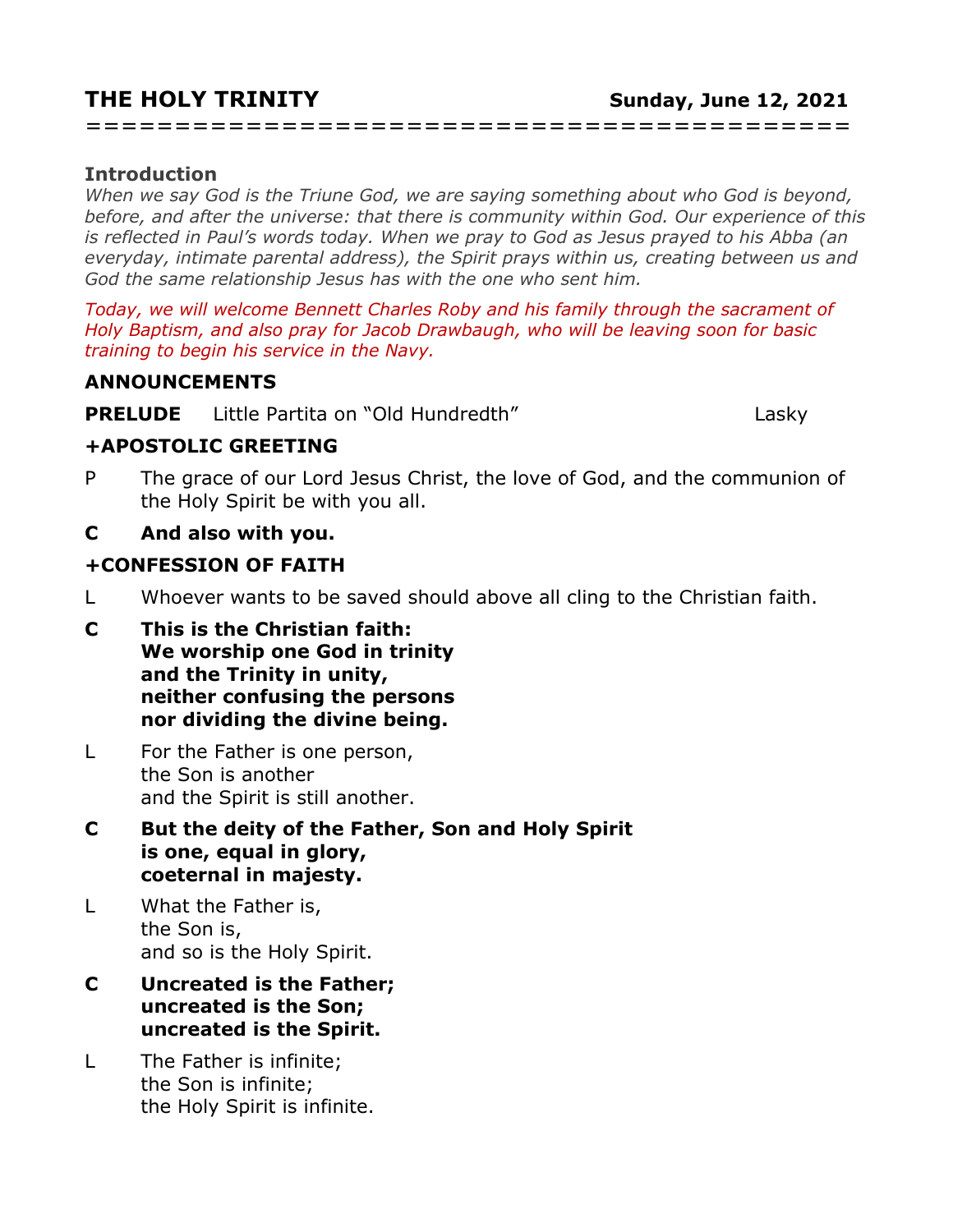## **C Eternal is the Father; eternal is the Son; eternal is the Spirit:**

L And yet there are not three eternal beings, but ONE who is eternal; as there are not three uncreated and unlimited beings,

## **C But ONE who is uncreated and unlimited.**

**+HYMN OF PRAISE** *Eternal Father, Strong to Save* ELW#756

## **+PRAYER OF THE DAY**

P The Lord be with you.

## **C And also with you.**

P Let us pray,

God of heaven and earth, before the foundation of the universe and the beginning of time you are the Triune God: Author of creation, eternal Word of salvation, life-giving Spirit of wisdom. Guide us to all truth by your Spirit, that we may proclaim all that Christ has revealed and rejoice in the glory he shares with us. Glory and praise to you, Father, Son, and Holy Spirit, now and forever. **Amen**

## **SCRIPTURE READINGS**

## **PROVERBS 8:1-4, 22-31**

L  $1$ Does not wisdom call, and does not understanding raise her voice? 2On the heights, beside the way, at the crossroads she takes her stand; <sup>3</sup>beside the gates in front of the town, at the entrance of the portals she cries out: 4"To you, O people, I call, and my cry is to all that live.  $22$ The Lord created me at the beginning of his work, the first of his acts of long ago.

<sup>23</sup>Ages ago I was set up,

at the first, before the beginning of the earth.

 $24$ When there were no depths I was brought forth,

when there were no springs abounding with water.

 $25$ Before the mountains had been shaped,

before the hills, I was brought forth—

 $26$ when he had not yet made earth and fields,

or the world's first bits of soil.

 $27$ When he established the heavens, I was there, when he drew a circle on the face of the deep,

 $28$ when he made firm the skies above, when he established the fountains of the deep,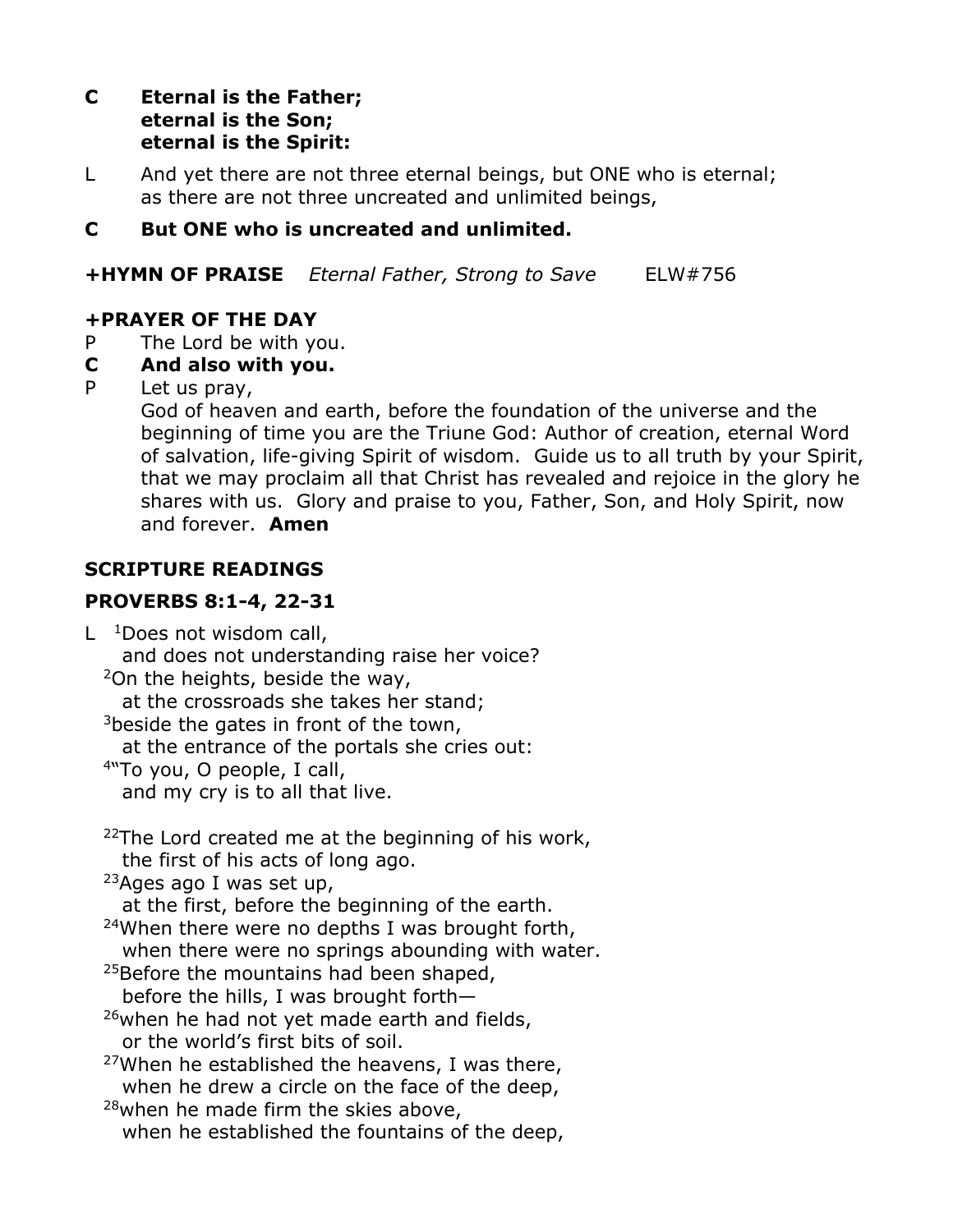$29$ when he assigned to the sea its limit, so that the waters might not transgress his command, when he marked out the foundations of the earth,  $30$ then I was beside him, like a master worker; and I was daily his delight, rejoicing before him always,  $31$ rejoicing in his inhabited world and delighting in the human race." L Almighty is the Father; almighty is the Son; almighty is the Spirit:

**C And yet there are not three almighty beings, but ONE who is almighty.**

## **ROMANS 5:1-5**

L *Paul writes,* 1Therefore, since we are justified by faith, we have peace with God through our Lord Jesus Christ, <sup>2</sup>through whom we have obtained access to this grace in which we stand; and we boast in our hope of sharing the glory of God. 3And not only that, but we also boast in our sufferings, knowing that suffering produces endurance, <sup>4</sup>and endurance produces character, and character produces hope, 5and hope does not disappoint us, because God's love has been poured into our hearts through the Holy Spirit that has been given to us.

L Thus the Father is God; the Son is God; the Holy Spirit is God:

## **C And yet there are not three gods, but ONE God.**

## **+GOSPEL ACCLAMATION**

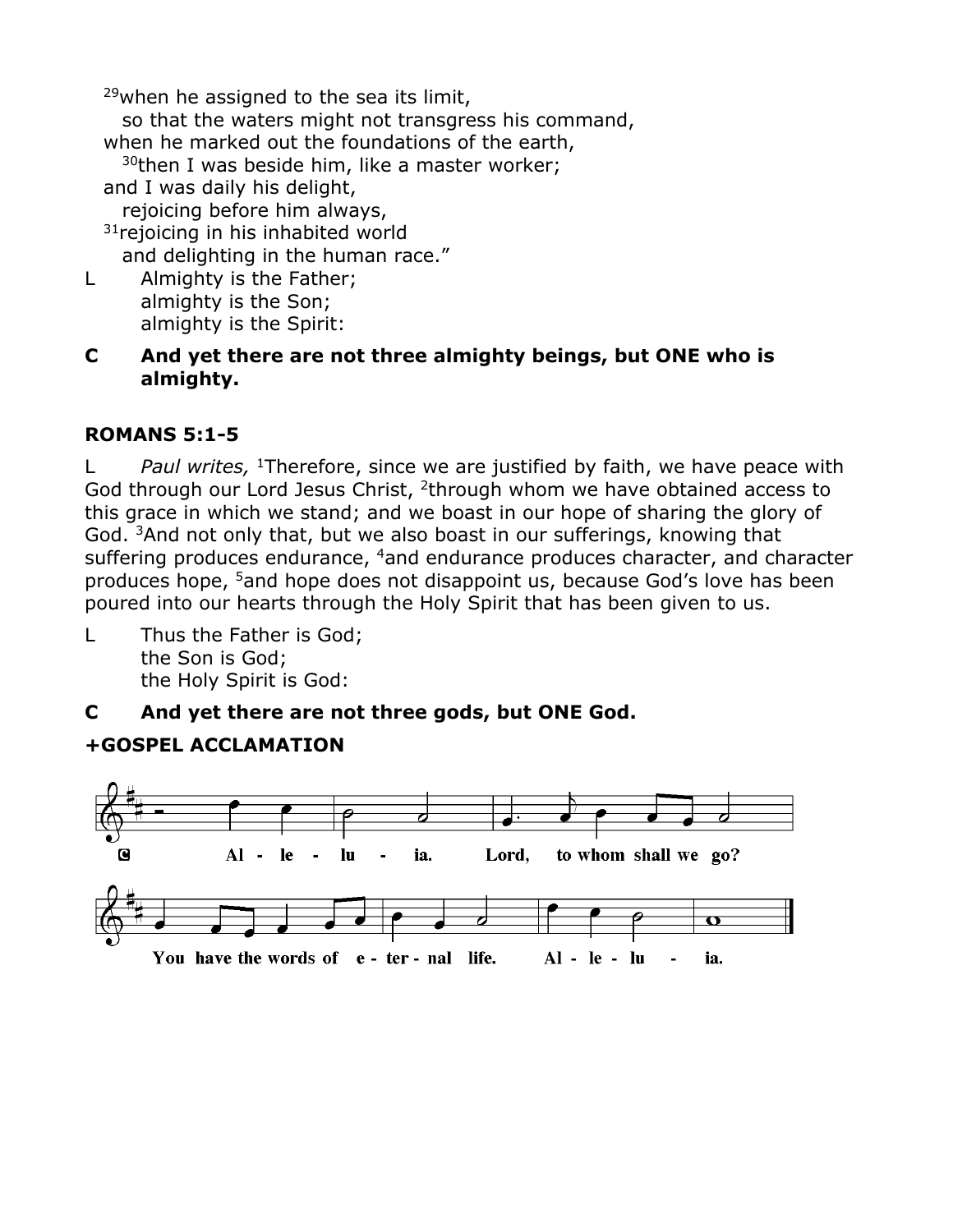## **+JOHN 16:12-15**

P The Holy Gospel according to John.

## **C Glory to you, God.**

*Jesus says*, <sup>12"</sup>I still have many things to say to you, but you cannot bear them now. 13When the Spirit of truth comes, he will guide you into all the truth; for he will not speak on his own, but will speak whatever he hears, and he will declare to you the things that are to come. <sup>14</sup>He will glorify me, because he will take what is mine and declare it to you. <sup>15</sup>All that the Father has is mine. For this reason I said that he will take what is mine and declare it to you."

P Thus the Father is Lord; the Son is Lord; the Holy Spirit is Lord:

## **C And yet there are not three lords, but ONE Lord.**

## **SERMON**

**+HYMN OF THE DAY** *In Christ Called to Baptize* ELW#575

## **+AFFIRMATION OF FAITH & BAPTISM**

*We welcome Bennett Charles Roby (born 1/6/2022) into God's family through the sacrament of Holy Baptism. We also receive Bennett's father, Brian Richard Roby as a member of St. James and renew the membership of his mother, Brittany Lee Roby, by affirmation of baptism. Bennett's godmother is Sarah Jerlean Roby of Stewartstown.* 

- P God, who is rich in mercy and love, gives us a new birth into a living hope through the sacrament of baptism. By water and the Word God delivers us from sin and death and raises us to new life in Jesus Christ. We are united with all the baptized in the one body of Christ, anointed with the gift of the Holy Spirit, and joined in God's mission for the life of the world.
- *R/ We present Bennett Charles for baptism.*
- P As you bring Bennett to receive the gift of baptism, you are entrusted with responsibilities:

to live with *them* among God's faithful people, bring *them* to the word of God and the holy supper, teach *them* the Lord's Prayer, the Creed, and the Ten Commandments, place in *their* hands the holy scriptures, and nurture *them* in faith and prayer, so that *your children* may learn to trust God, proclaim Christ through word and deed, care for others and the world God made, and work for justice and peace.

Do you promise to help *your children* grow in the Christian faith and life?

*R/ I do.*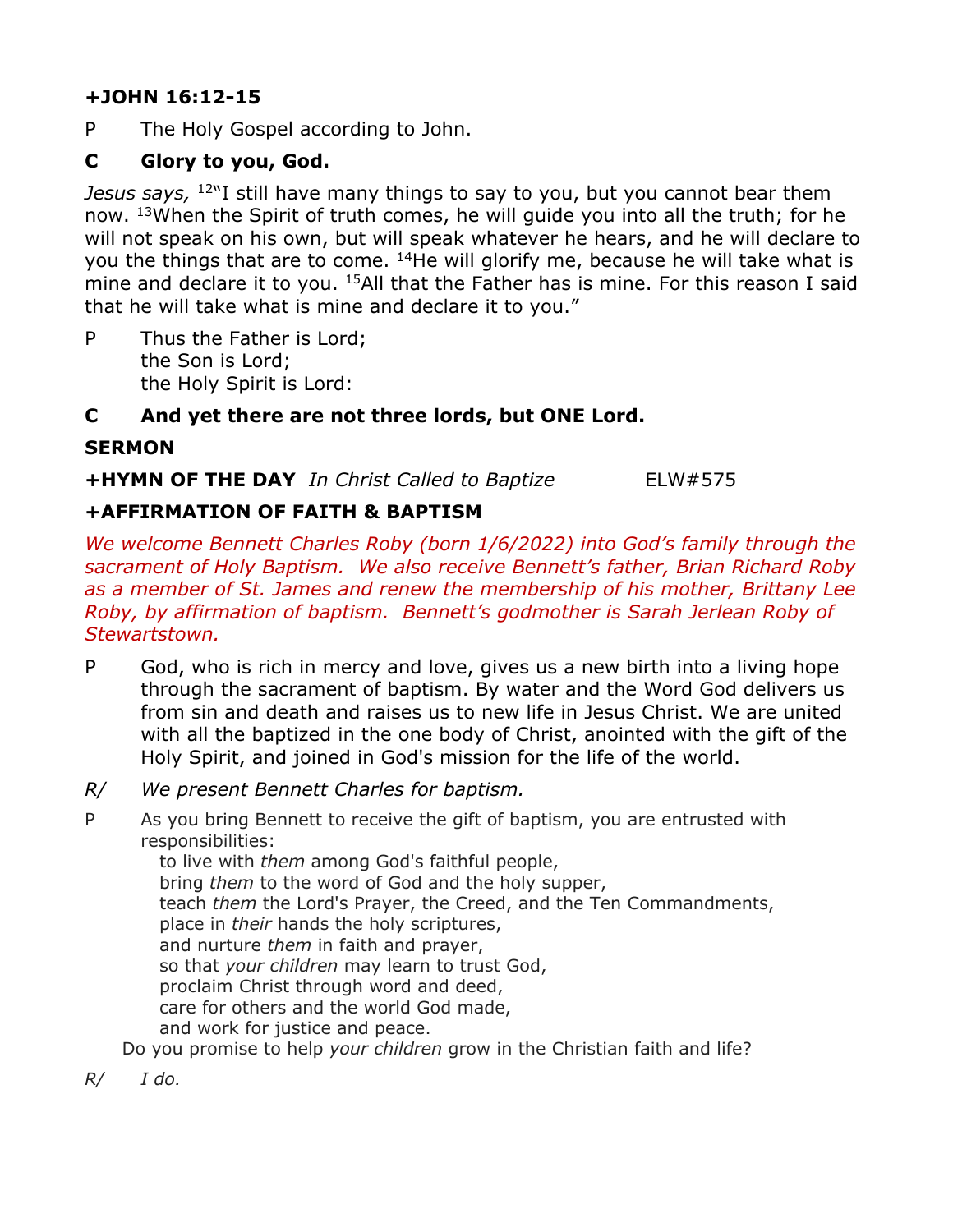#### *Addressing the congregation, the presiding minister asks:*

P People of God, do you promise to support Bennett, his parents and godmother and pray for them in their new life in Christ?

## **C We do.**

#### *Addressing the sponsors, the presiding minister asks:*

- Do you renounce the devil and all the forces that defy God, the powers of this world that rebel against God, and the ways of sin that draw you from God?
- *R/ I renounce them.*
- L As Christian truth compels us to acknowledge each distinct person as God and Lord,

so our faith forbids us to say that there are three gods or lords. So, we confess:

**C The Father was neither made nor created nor begotten; the Son was neither made nor created,** 

**but was alone begotten of the Father;**

**the Spirit was neither made nor created,** 

**but is proceeding from the Father and the Son.**

**Thus there is one Father, not three fathers;**

**one Son, not three sons;**

**one Holy Spirit, not three spirits.**

**And in this Trinity, no one is before or after, greater or less than the other;**

**but all three persons are in themselves, coeternal and coequal; and so we must worship the Trinity in unity and the one God in three persons.**

- L Whoever wants to be saved should think thus about the Trinity. **Amen**
- P The Lord be with you.
- **C And also with you.**

P Let us give thanks to the Lord our God.

## **C It is right to give our thanks and praise.**

## *The acolyte pours the water into the font.*

P We give you thanks, O God, for in the beginning your Spirit moved over the waters and by your Word you created the world, calling forth life in which you took delight. Through the waters of the flood you delivered Noah and his family, and through the sea you led your people Israel from slavery into freedom. At the river your Son was baptized by John and anointed with the Holy Spirit. By the baptism of Jesus' death and resurrection you set us free from the power of sin and death and raise us up to live in you.

Pour out your Holy Spirit, the power of your living Word, that those who are washed in the waters of baptism may be given new life. To you be given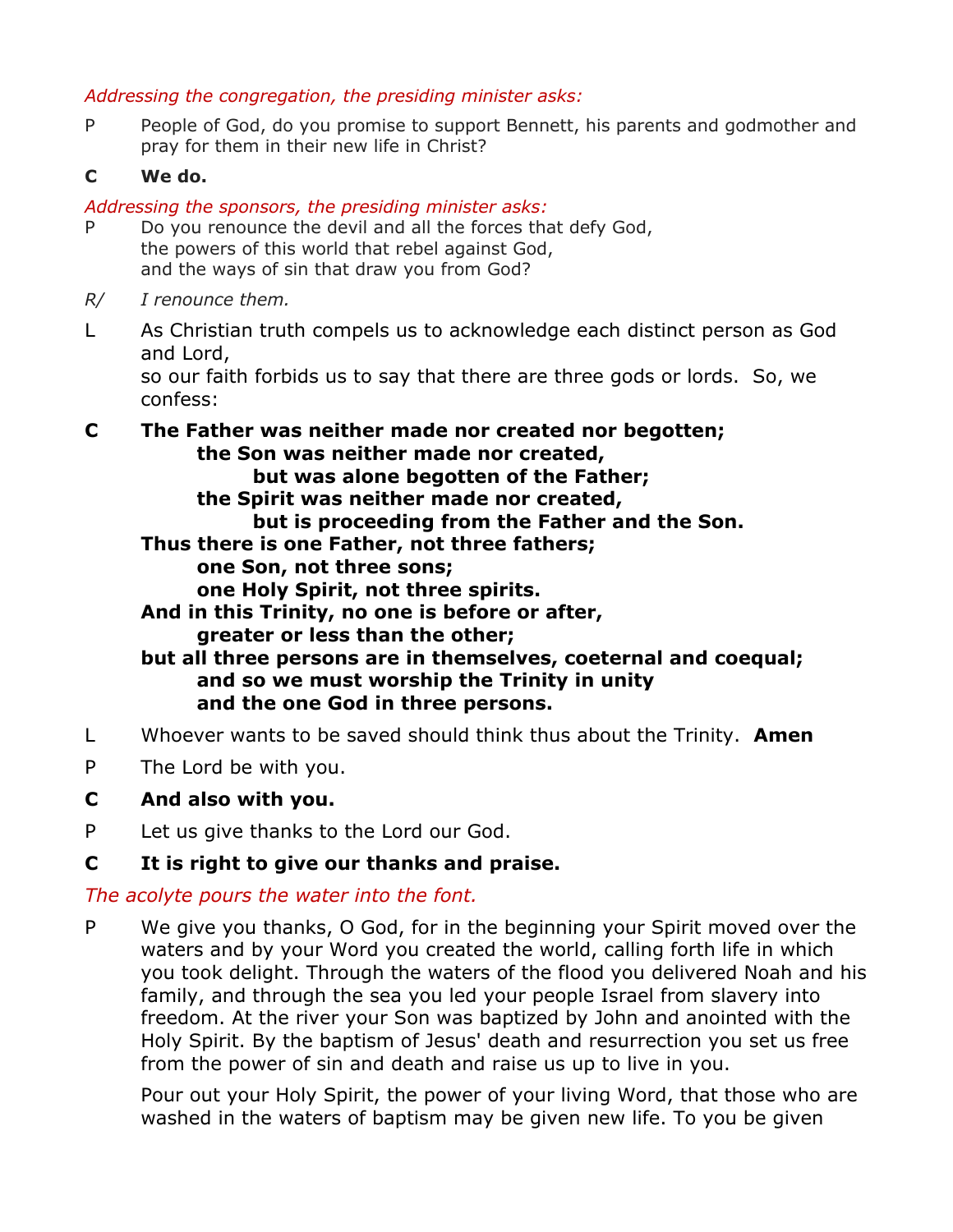honor and praise through Jesus Christ our Lord, in the unity of the Holy Spirit, now and forever. **Amen**

## *The child is baptized.*

P Bennett Charles, I baptize you in the name of the Father,

The Son,

And the Holy Spirit.

Let us pray.

We give you thanks, O God, that through water and the Holy Spirit you give your daughters and sons new birth, cleanse them from sin, and raise them to eternal life. Sustain Bennett with the gift of your Holy Spirit: the spirit of wisdom and understanding, the spirit of counsel and might, the spirit of knowledge and the fear of the Lord, the spirit of joy in your presence, both now and forever. **Amen**

*The presiding minister marks the sign of the cross on Bennett's forehead. Oil prepared for this purpose is used. As the sign of the cross is made, the minister says:*

Bennett Charles, child of God, you have been sealed by the Holy Spirit and marked with the cross of Christ forever. **Amen**

*A lighted candle is given to the newly baptized as the Lector, a representative of the congregation says:*

- L Let your light so shine before others that they may see your good works and glorify your Father in heaven.
- L Let us welcome the newly baptized.
- **C We welcome you into the body of Christ and into the mission we share: join us in giving thanks and praise to God and bearing God's creative and redeeming word to all the world.**

**OFFERING COLLECTION** *Baptized in Water* sung by Mike Cooper

#### **+OFFERTORY**



Text: Thomas Ken, 1637-1711 Tune: Louis Bourgeois, c. 1510-1561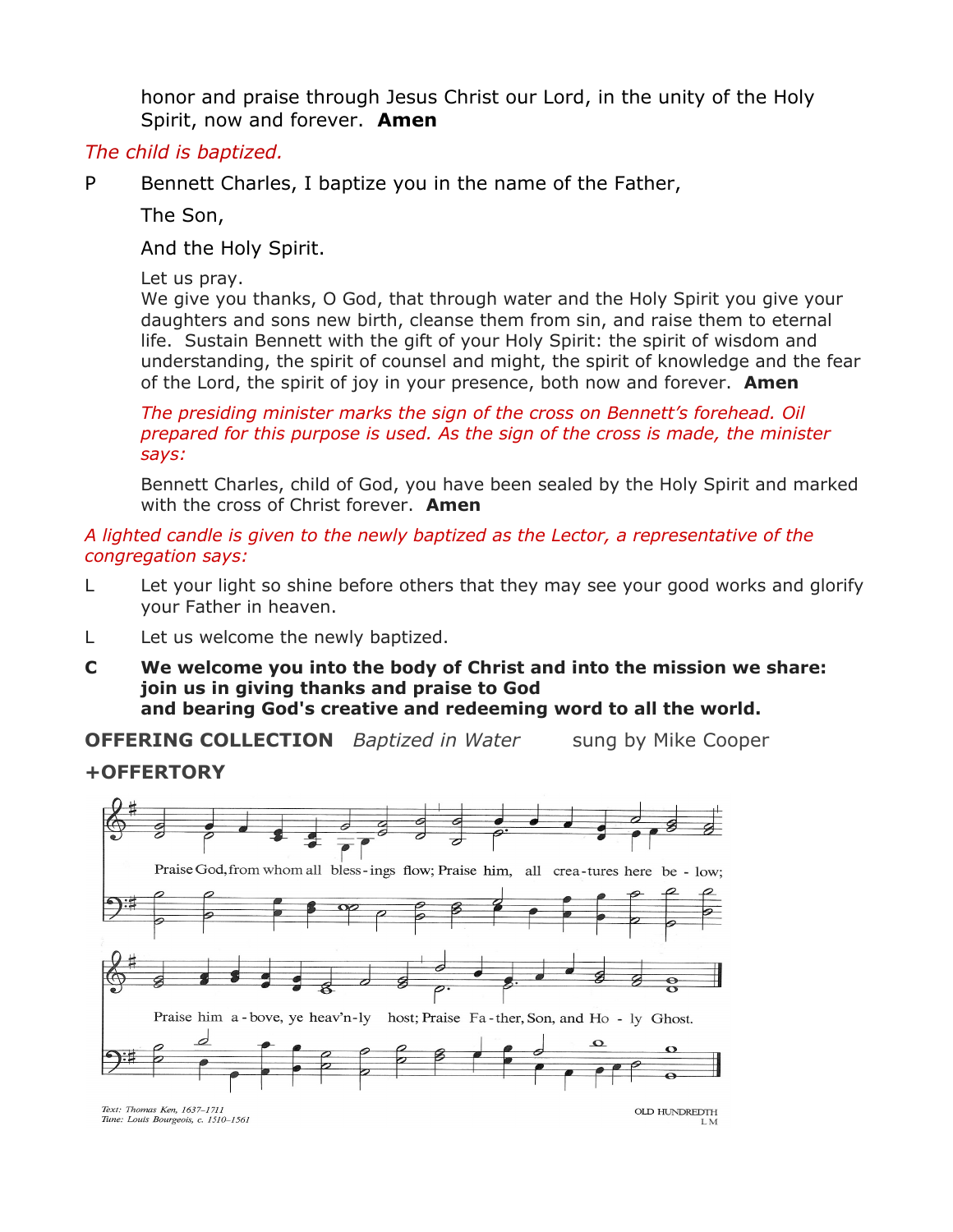## **+INTERCESSORY PRAYER**

L United in Christ and guided by the Spirit, we pray for the church, the creation, and all in need.

## *A brief silence.*

One God, giver of life, you established peace through your Son and gave your church the hope of sharing in your glory. Enliven us by your Spirit to speak and act in love for the sake of the world. God of grace,

## **hear our prayer.**

Creator of all, you rejoice in creation and have given humankind responsibility for the works of your hands. Instill in everyone your Spirit of care for the earth, especially in areas threatened by ecological devastation (*areas may be named*). God of grace,

## **hear our prayer.**

Loving Redeemer, you delight in the human race. Move the hearts of world leaders to seek wisdom, speak truth, and care for all endangered by poverty, prejudice, or violence. Further the work of international collaboration and peacemaking. God of grace,

## **hear our prayer.**

Abiding Comforter, you call out to all who live. Restore severed relationships and protect children who lack trustworthy caregivers. Grant hope to those who are experiencing fear, pain, or grief (*especially*). God of grace,

#### **hear our prayer.**

Holy Three, you are community and you create community. Build up ministries that support those who are isolated or lonely. Give endurance as we nurture vital relationships in our congregation and beyond. God of grace,

#### **hear our prayer.**

## *Here intercessions for Jacob Drawbaugh and Bennett Roby will be offered.*

Holy God, we remember your saints for their strong faith and witness, even unto death especially the Emanuel Nine, whom we commemorate this week. Console grieving families. Stir up in us the resolve to end the sin of white supremacy and pursue the courageous path of justice. God of grace,

## **hear our prayer.**

God of every time and place, in Jesus' name and filled with your Holy Spirit, we entrust these spoken prayers and those in our hearts into your holy keeping.

#### **Amen.**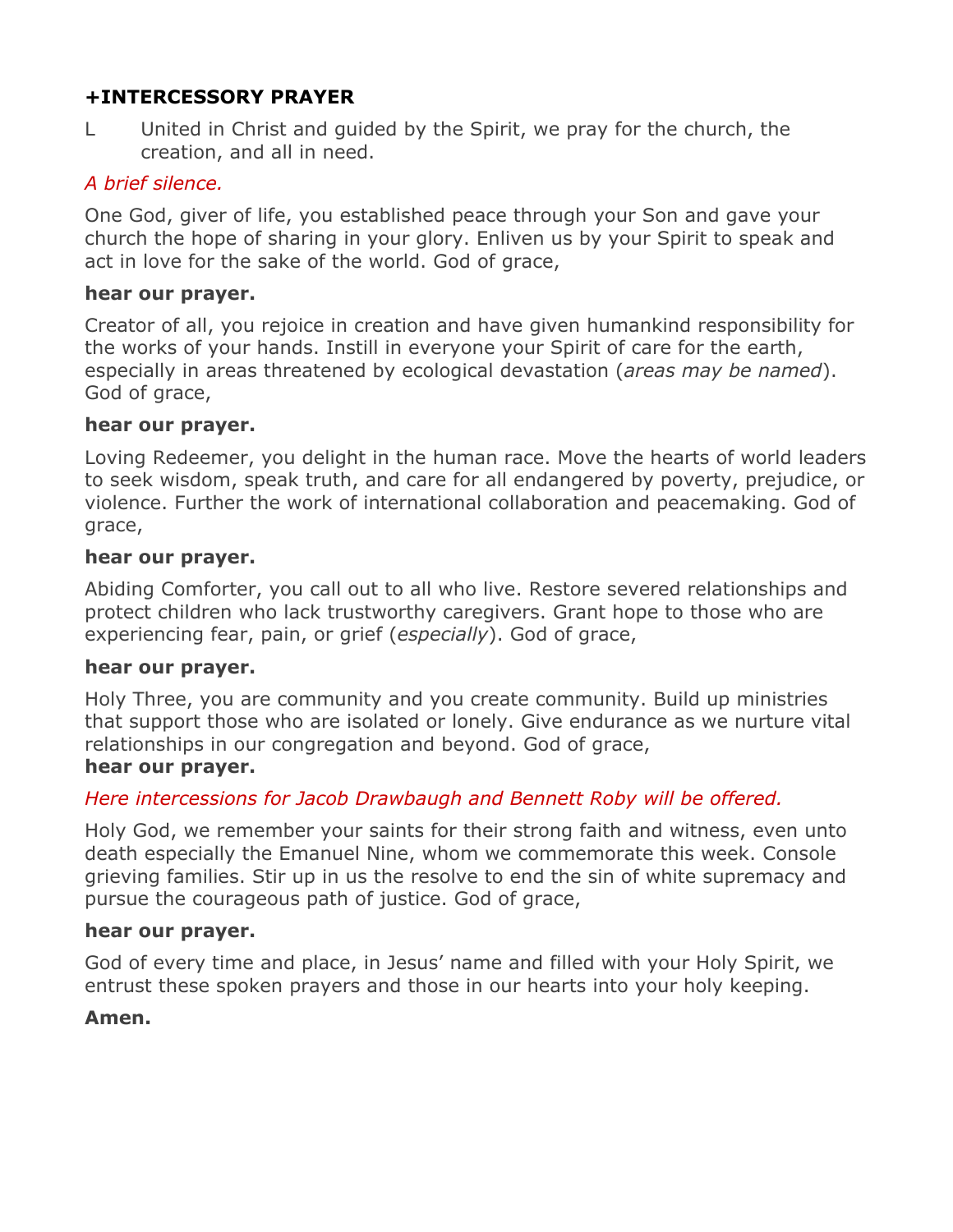## **+HOLY COMMUNION**

P It is necessary for eternal salvation that one also faithfully believe that our Lord Jesus Christ became flesh. For this is the true faith that we believe and confess:

That our Lord Jesus Christ, God's Son, is both God and man.

He is God, begotten before all worlds from the being of the Father, and he is man, born in the world from the being of his motherexisting fully as God, and fully as man with a rational soul and a human body;

equal to the Father in divinity, subordinate to the Father in humanity. Although he is God and man, he is not divided but is one Christ.

He is united because God has taken humanity into the Godhead; God does not transform deity into humanity.

- God is completely one in the unity of the Godhead, without confusing the natures.
- For as the rational soul and body are one person, so the one Christ is God and man.

In the night in which he was betrayed,

our Lord Jesus took bread, and gave thanks;

broke it, and gave it to his disciples, saying:

Take and eat; this is my body, given for you.

Do this for the remembrance of me.

Again, after supper, he took the cup, gave thanks,

and gave it for all to drink, saying:

This cup is the new covenant in my blood,

shed for you and for all people for the forgiveness of sin.

Do this for the remembrance of me.

He suffered death for our salvation.

He descended into hell and rose again from the dead.

He ascended into heaven and is seated at the right hand of the Father. He will come again to judget the living and the dead.

At his coming all people shall rise bodily to give an account of their own deeds.

This is the one holy, catholic faith.

**C Our Father, who art in heaven, hallowed be thy name, thy kingdom come, thy will be done, on earth as it is in heaven. Give us this day our daily bread; and forgive us our trespasses, as we forgive those who trespass against us; and lead us not into temptation, but deliver us from evil. For thine is the kingdom, and the power, and the glory, forever and ever. Amen**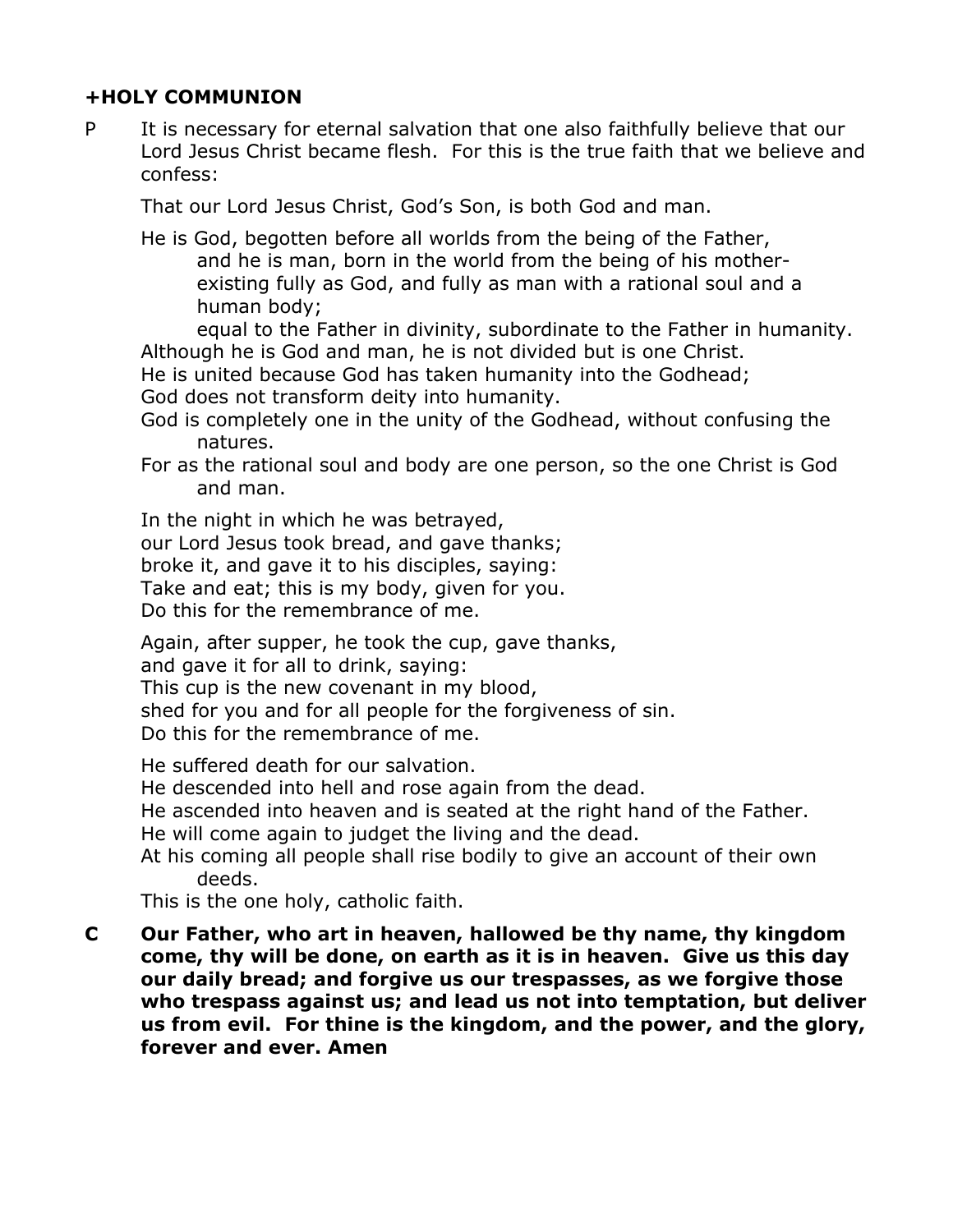## **DISTRIBUTION**

*This is Christ's table and we believe he is truly present in, with, and under the bread and wine. White grape juice and gluten-free wafers are available as alternatives to the bread and wine.*

## **+POST-COMMUNION PRAYER**

- L God of steadfast love, at this table you gather your people into one body for the sake of the world. Send us in the power of your Spirit, that our lives bear witness to the love that has made us new in Jesus Christ, our Savior and Lord. **Amen**
- **+SENDING HYMN** *God Be with You Till We Meet Again* ELW#536

#### **+BENEDICTION**

P The God of Life, Father,  $\pm$  Son, and Holy Spirit, bless you now and forever. **Amen** 

#### **+DISMISSAL**

- L Go in peace. Serve the Lord.
- **C Thanks be to God!**
- **POSTLUDE** Holy, Holy, Holy Magner

=================================================== From sundaysandseasons.com. Copyright © 2018 Augsburg Fortress. All rights reserved. Permission to reprint, podcast, and / or stream the music in this service obtained from ONE LICENSE with license #A-728935. All rights reserved. ============================================================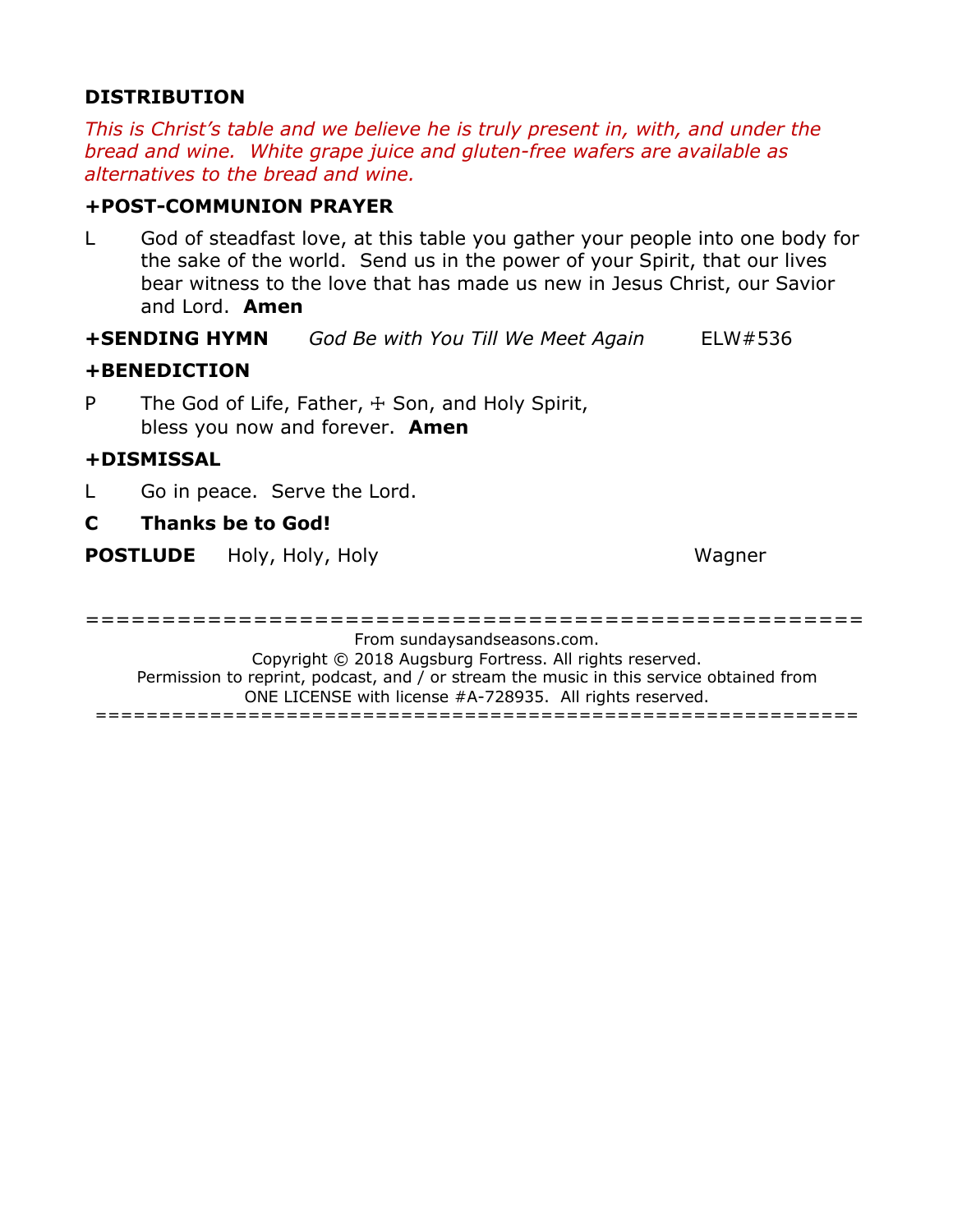## **ANNOUNCEMENTS**

*===================================================*





**Prov** 8:1-4,22-31 **Romans** 5:1-5 **John** 16:12-15

## **TODAY'S WORSHIP ASSISTANTS**

Council Member of the Month: Rod Drawbaugh Lector: Rod Drawbaugh Ushers: Vicki Besore, Gabe Besore Communion Assistant: Sue Brodbeck Altar Guild: Steph Laird, Pat Mummert Nursery: Ann Marie Loucks, Kelly Scott

#### **NEXT WEEK'S WORSHIP ASSISTANTS JUNE 19TH**

Council Member of the Month: Rod Drawbaugh Lector: Mark Snyder Ushers: Kay Gerrick, Ken Gerrick Communion Assistant: Theresa Scheuing Altar Guild: Pat Reigert, Deb Meckley Nursery: Sue Brodbeck, Sonja Hoke

#### **NEXT WEEK'S READINGS:** Isa 65:1-9, Gal 3:23-29, Luke 8:26-39

**Today's Altar Flowers:** Are presented to the Glory of God and in Loving Memory of Anthony Pirozzi. Happy Birthday Mr. P. by Pat Reigert.

**Thank You:** Dear St. James friends and family, I want to thank you very much for the delicious meals that were delivered to us during my recent surgery. Your kindness, generosity, and caring, were very much appreciated more than you know! Thank you also for the show of love, care, and words of encouragement and the many cards and flowers. Lastly, thank you so very much for the many prayers that were said for me and my family. They were so very much appreciated and thankfully answered. My recovery has been a long one but with your support it has been bearable! God bless you all! And Thank You! Peg

**Congratulations!** To Becky Pulling on the birth of her grandson. Cody Pulling was born on June 1<sup>st</sup> to parents Mark and Mary Pulling.

#### **PRAY**

**IN PRAYER:** for the following: Jacob Drawbaugh, Tom Caruso, Peg Funkhouser, Judy Cooper, Bonnie Loucks, Gaye Lauer, Ron Crone, Betty Burkhart, Jennifer Roosa, Joanne Nolt, Molly Slyder. Prayers also for those in the military, Benjamin (Ben) Reeder, Brodey Decker, Adam Reed, and Lakyn Wedlock. To add a name to the prayer chain please contact Pastor Liz 717-654-2334 or one of the Prayer chain chairpersons, Shirley Trout, 717-846-4784, Janice Sewell, 717-767-4122, or Deb Meckley, 717-764- 0372.

**Calling all Veterans or Families with members in the military** On June 12, we will be sending Jacob Drawbaugh off to basic training to being his service with the Navy. We will do this with special prayer petitions (and of course, we'll be singing "Eternal Father, Strong to Save"). If you would like to offer a prayer petition, that is a prayer in 2-3 sentences, please e-mail or give it to Pastor Liz before worship that day. (A week in advance is appreciated).  $l$ polanzke $\omega$ yahoo.com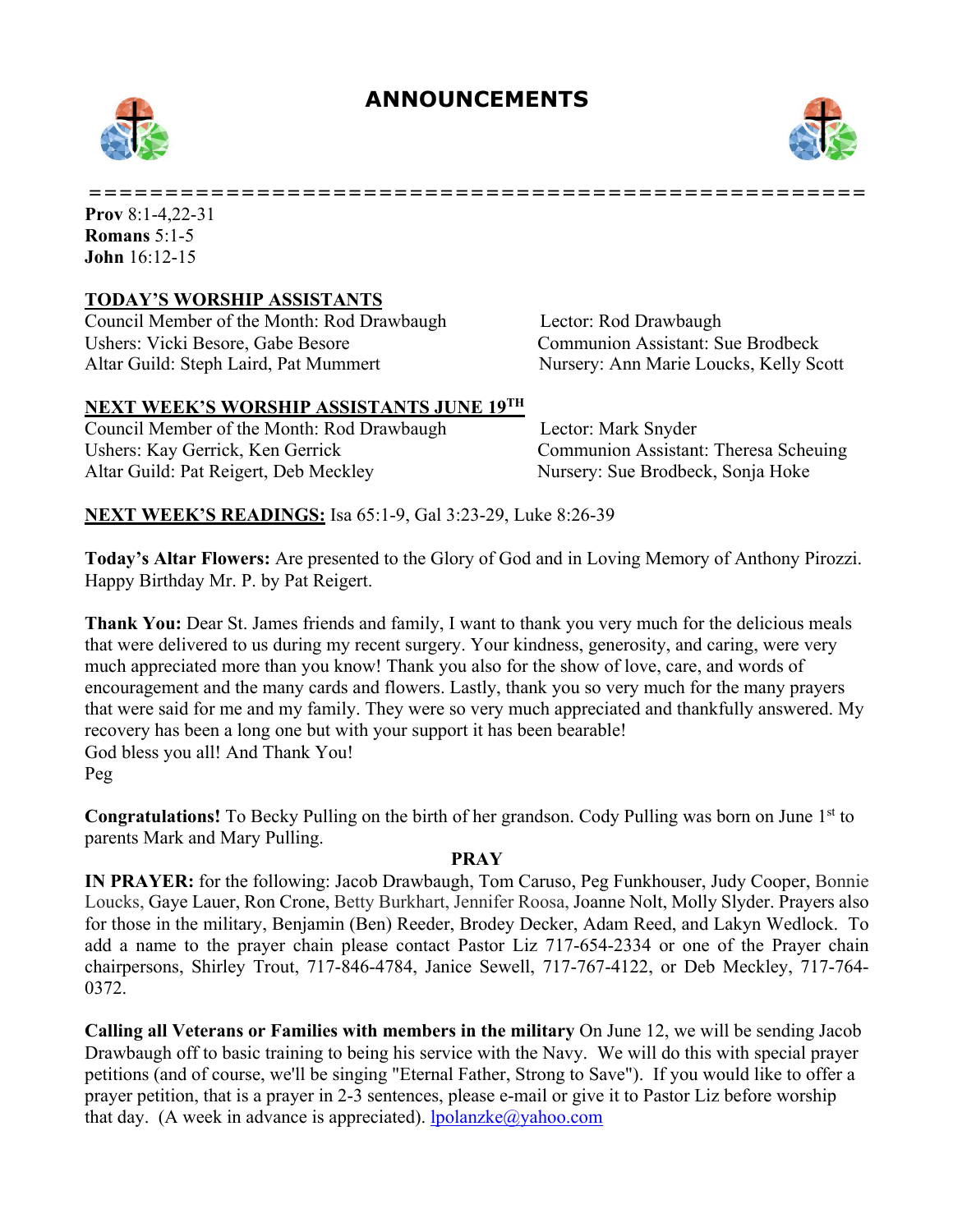#### **LEARN**

**Bible Study** Mondays at 10 AM beginning June 6. Pastor Liz will lead a discussion around gender issues in the Bible, particularly women. Bring your questions and curiosities to the conversation.

#### **SERVE**

**SOCIAL MINISTRY COMMITTEE:** West York Bulldog Pantry: We will not be collecting food items for the months of May, June, and July. Thank you to everyone for your donations.

Proceeds (\$758) from the Ham and Cheese Sandwich Sale went to Sami McConnell, Pastor McConnell's granddaughter to help with her day-to-day care and expenses. The next Ham and Cheese Pretzel Sandwich Sale will be in September. The deadline for ordering will be August 28<sup>th</sup>. Pick up will be September 7<sup>th</sup>

**Start composting** now to improve the soil for your Spring Garden and reduce landfill waste. Ideal compost is made up of 3 parts brown and 1 part green. Brown includes dead leaves, eggshells, shredded newspaper, and twigs. Green includes fruit and veggie scraps, tea bags and coffee grounds

**Breakfast Blessings:** The breakfast is growing as the word gets out that we are back indoors. We are averaging around 55-60 a month. We are looking for donations of toilet paper, paper towels, laundry soap, dish soap and body wash.

Everyone appreciates the hot meal they receive and the household items and hygiene items we hand out. We would like to thank Weis Market, Sunshine Workers and the Congregation for their continued support to our community outreach program.

#### **INVITE**

**Stop the Violence** on August 6, 2022 hosted by St. James and Casa de Reconciliacion (CDR) from 11 AM - 4 PM. Food, face painting and talents will all be available for a day of fun and community building. Adams Street will be closed to through traffic from Market to Philadelphia Streets for this event. Parking will be available at M&T Bank for this event.

**Faith and Family Night at the Revolution:** Join your family, friends and fellow congregants for Faith and Family night at the Revolution on August 5. The Revs will play the Charleston Dirty Birds at 6:30 PM at Peoples Bank Stadium. Look for ticket details in the Weekly News or call the office. **Church Garden Night**: Bring your gloves and implements of destruction to weed the Memorial Garden on Wednesday, June 8 at 5:30 pm. See you there!

#### *Come Join Us!*

**Vacation Bible School** will be held here at St. James **June 20th - 23rd from 6-8:30**. The theme will be Jerusalem Marketplace and we will be transforming the Adult Sunday school room into a marketplace where children will have tribe time, synagogue school, and visit the village playground while learning about Jesus' love for us. If you have a child ages 3-12, they are invited to attend. Please fill out the VBS registration form located in the pamphlet rack outside the sanctuary. If you have any questions, please see Emily Kramer, Sonja Hoke, or Annmarie Loucks. We hope to see you in Jerusalem's Market!

We will be decorating the adult Sunday School Room and Sanctuary on **June 19th** immediately following worship. If you can help, please let Emily, Sonja, or AnnMarie know.

**\*\*See below for donations being collected during VBS!**